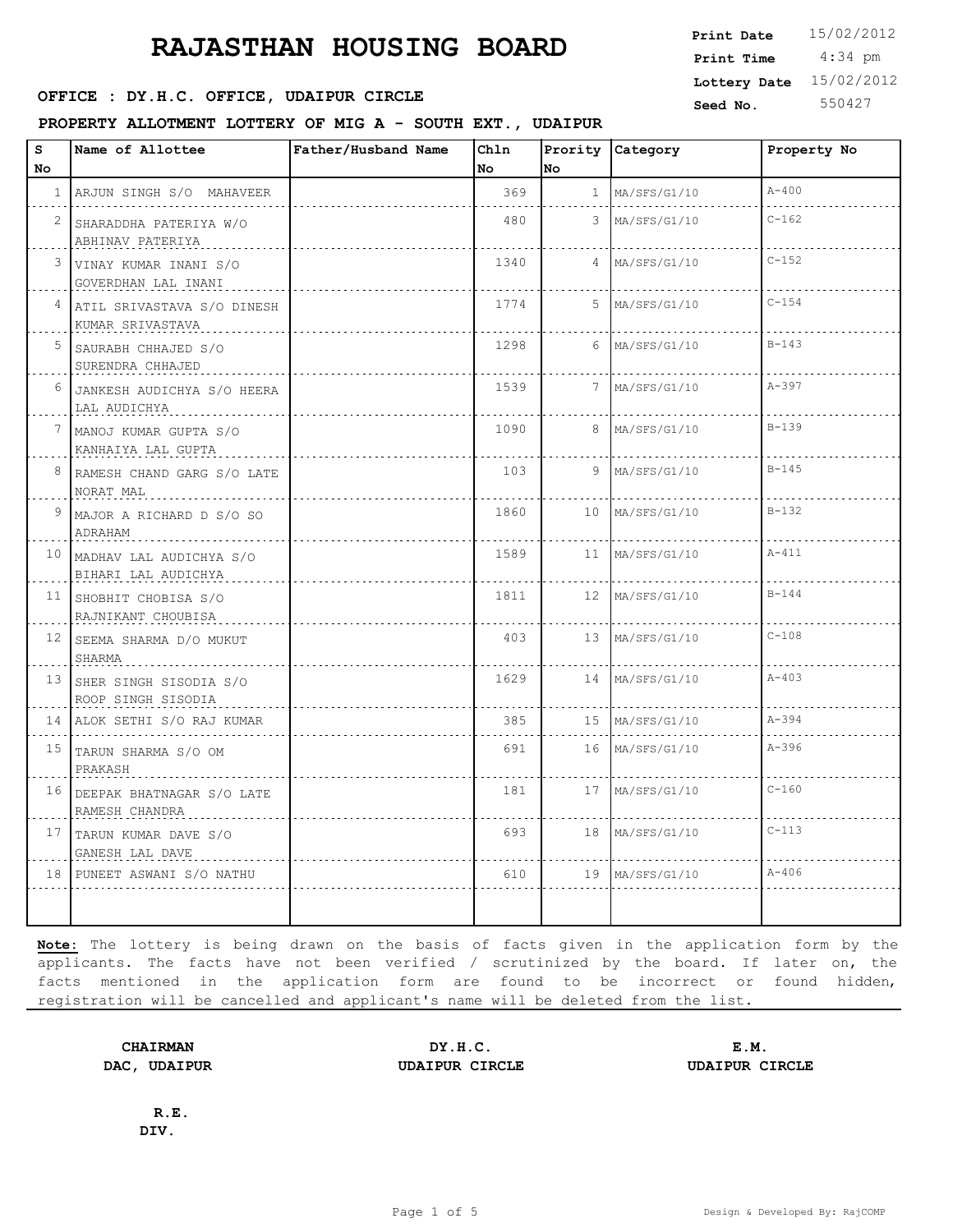# **RAJASTHAN HOUSING BOARD Example 15/02/2012**

#### **SEED OFFICE : DY.H.C. OFFICE, UDAIPUR CIRCLE** Seed No. 550427

**PROPERTY ALLOTMENT LOTTERY OF MIG A - SOUTH EXT., UDAIPUR**

| Print Date   | 15/02/2012 |
|--------------|------------|
| Print Time   | $4:34$ pm  |
| Lottery Date | 15/02/2012 |

| s               | Name of Allottee                                   | Father/Husband Name | Ch1n |    | Prority Category | Property No |
|-----------------|----------------------------------------------------|---------------------|------|----|------------------|-------------|
| No              |                                                    |                     | No   | No |                  |             |
|                 | 19 HARISH KUMAR PALIWAL S/O                        |                     | 1449 |    | 20 MA/SFS/G1/10  | $C - 1.5.5$ |
|                 | AMAR LAL PALIWAL                                   |                     |      |    |                  |             |
|                 | 20 HITESH KUMHAR S/O NATHU                         |                     | 228  |    | 21 MA/SFS/G1/10  | $A - 409$   |
|                 | 21 MAHENDRA KUMAR KHIMESRA<br>S/O SUNDER LAL       |                     | 218  |    | 22 MA/SFS/G1/10  | $C - 153$   |
|                 | 22 DILIP KUMAR ACHARYA S/O<br>BHERU SHANKER        |                     | 354  |    | 23 MA/SFS/G1/10  | $C - 158$   |
|                 | 23 VISHNU KUMAR SHARMA S/O<br>BHONRI LAL SHARMA    |                     | 465  |    | $1$ MA/SFS/G1/10 | $C - 112$   |
|                 | 24 REKHA GUNJETIA D/O NANA<br>LAL GUNJETIA         |                     | 1842 |    | $2$ MA/SFS/G1/10 | $A - 401$   |
|                 | 25 PRAVIN KUMAR JAIN S/O<br>KESHRI MAL JAIN        |                     | 1209 |    | 3 MA/SFS/G1/10   | $B-1$       |
|                 | 26 PAYAL MEENA W/O MANSA RAM                       |                     | 1195 |    | $4$ MA/SFS/G1/10 | $A - 410$   |
|                 | 27 NAMITA SHARMA W/O DEEPAK<br>AUDICHYA            |                     | 1385 |    | $5$ MA/SFS/G1/10 | $B - 134$   |
|                 | 28 AMBA LAL SALVI S/O CHAIN<br>RAM SALVI           |                     | 1708 |    | $1$ MA/SFS/G1/10 | $C - 106$   |
|                 | 29 JUDAI LAL MALI S/O BHERU<br>LAL MALI            |                     | 1531 |    | $2$ MA/SFS/G1/10 | $A - 392$   |
| 30 <sup>1</sup> | MOHAN LAL CHOBISA S/O<br>DHULI RAM CHOBISA         |                     | 1508 |    | 3 MA/SFS/G1/10   | $C - 104$   |
|                 | 31 RAM GOPAL SONI S/O MANGI<br>LAL SONI            |                     | 236  |    | $1$ MA/SFS/G2/10 | $B-131$     |
|                 | 32 MRADU YATHARTH S/O AJIT<br>KASHYAP              |                     | 366  |    | $2$ MA/SFS/G2/10 | $A - 398$   |
|                 | 33 MURLI DAR JUGROTIA S/O<br>HARI SHANKER JUGROTIA |                     | 441  |    | 3 MA/SFS/G2/10   | $C-111$     |
| 34              | MOHAN LAL RAJANI S/O<br>LOKUMAL RAJANI             |                     | 450  |    | $4$ MA/SFS/G2/10 | $C - 105$   |
|                 | 35 MAHAVEER PRASAD JAIN S/O<br>PREM CHAND JAIN     |                     | 1213 |    | $5$ MA/SFS/G2/10 | $C-110$     |
| 36              | PANKAJ GUPTA S/O PM<br>SHANKER GUPTA               |                     | 1314 |    | $6$ MA/SFS/G2/10 | $A - 407$   |
|                 |                                                    |                     |      |    |                  |             |

**Note:** The lottery is being drawn on the basis of facts given in the application form by the applicants. The facts have not been verified / scrutinized by the board. If later on, the facts mentioned in the application form are found to be incorrect or found hidden, registration will be cancelled and applicant's name will be deleted from the list.

**CHAIRMAN DY.H.C. E.M. DAC, UDAIPUR UDAIPUR CIRCLE UDAIPUR CIRCLE**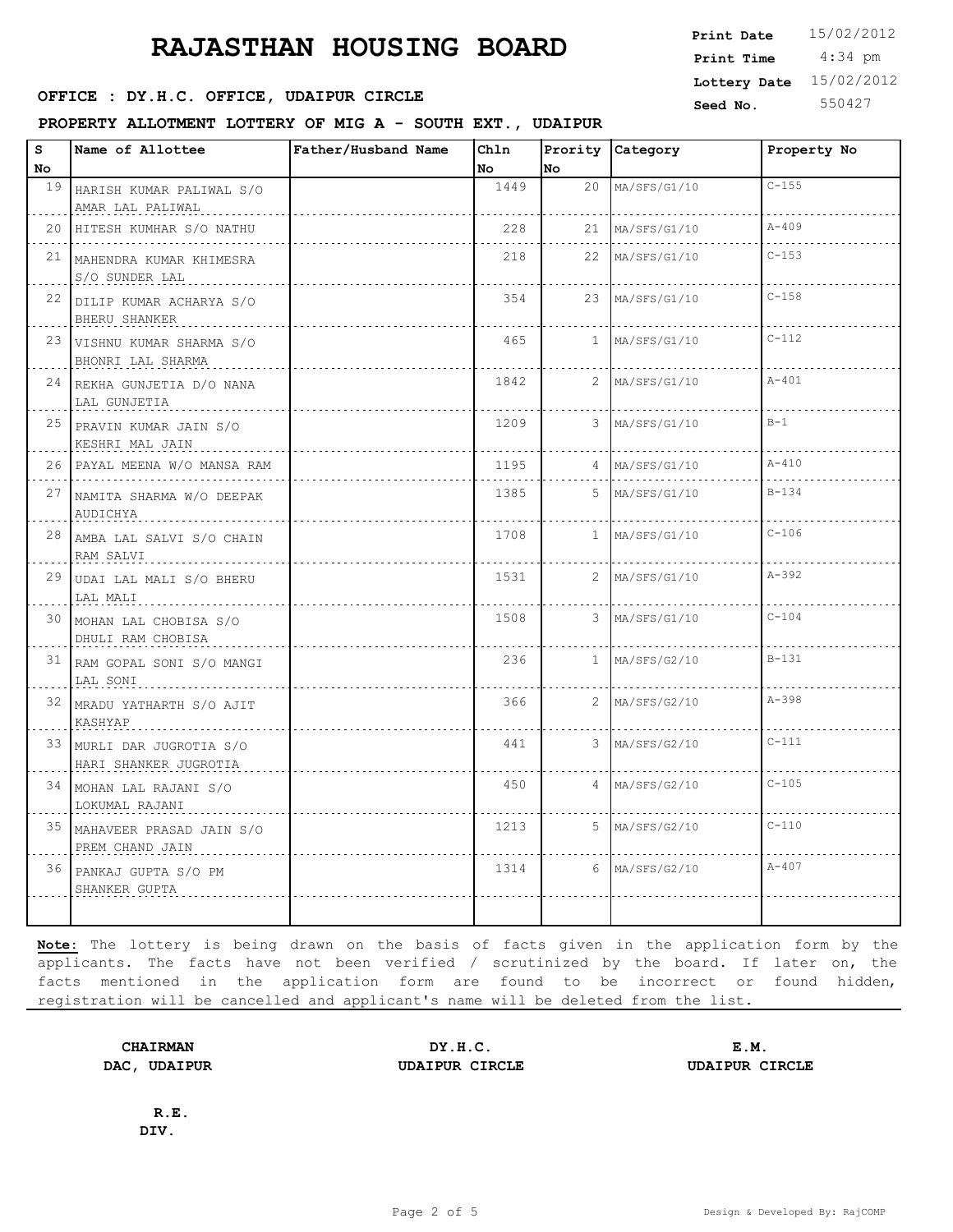#### **SEED OFFICE : DY.H.C. OFFICE, UDAIPUR CIRCLE CONSUMING Seed No.** 550427

#### **PROPERTY ALLOTMENT LOTTERY OF MIG A - SOUTH EXT., UDAIPUR**

 4:34 pm **Print Date**  $15/02/2012$ **Print Time Lottery Date** 15/02/2012

| s    | Name of Allottee                                    | Father/Husband Name | Chln |     | Prority Category  | Property No |
|------|-----------------------------------------------------|---------------------|------|-----|-------------------|-------------|
| No.  |                                                     |                     | No   | lno |                   |             |
|      | 37 BHANWAR LAL SHARMA S/O<br>MANNA LAL SHARMA       |                     | 267  |     | 7 MA/SFS/G2/10    | $C - 102$   |
|      | 38 DEEPAK KUMAR SHARMA S/O<br>DAMODAR PRASAD SHARMA |                     | 275  |     | 8 MA/SFS/G2/10    | $C - 103$   |
|      | 39 TULSI DEVI DHAYBHAI W/O<br>SHIV NARAYAN DHAYBHAI |                     | 801  |     | $9$ MA/SFS/G2/10  | $B - 149$   |
|      | 40 CHANDAN SHARMA S/O KAILASH<br>CHANDRA SHARMA     |                     | 1501 |     | 10 MA/SFS/G2/10   | $A - 395$   |
|      | 41 RAHUL VYAS S/O ARVIND VYAS                       |                     | 1643 |     | 11   MA/SFS/G2/10 | $C - 116$   |
|      | 42 MUKESH CHITTORA S/O SUNDER<br>LAL CHITTORA       |                     | 614  |     | 12 MA/SFS/G2/10   | $B - 148$   |
|      | 43 BHARTI SEN S/O ASHOK SEN                         |                     | 1020 |     | 13 MA/SFS/G2/10   | $B - 133$   |
|      | 44 DILIP KUMAR BHAMAWAT S/O<br>BHURI LAL BHAMAWAT   |                     | 1423 |     | 14 MA/SFS/G2/10   | $C - 168$   |
|      | 45 BHERU LAL JOSHI S/O<br>BHANWAR LAL JOSHI         |                     | 1282 |     | 15 MA/SFS/G2/10   | $B - 146$   |
|      | 46 ATUL KUMAR PANWAR S/O NANU<br>LAL PANWAR         |                     | 1802 |     | 16 MA/SFS/G2/10   | $B - 138$   |
|      | 47 SUSHILA CHOUDHARY W/O<br>HARFUL SINGH CHOUDHARY  |                     | 102  |     | 17 MA/SFS/G2/10   | $C-166$     |
| 48 I | SANJAY KUMAR SHARMA S/O<br>JAGDISH SHARMA           |                     | 1806 |     | 18 MA/SFS/G2/10   | $C - 151$   |
|      | 49 RAHUL JAIN S/O RAMESH<br>CHANDRA JAIN            |                     | 1542 |     | 19 MA/SFS/G2/10   | $B-137$     |
|      | 50 PUSHPA VYAS W/O CHETAN<br>NATH VYAS              |                     | 1801 |     | 20 MA/SFS/G2/10   | $C - 164$   |
|      | 51 SANDEEP JAIN S/O MAHAVEER<br>PRASAD JAIN         |                     | 1845 |     | 21 MA/SFS/G2/10   | $C-161$     |
|      | 52 ANAND GUPTA S/O OM PRAKASH<br><b>GUPTA</b>       |                     | 1622 |     | 22 MA/SFS/G2/10   | $C - 167$   |
|      | 53 SANJAY KUMAR PANDYA S/O<br>LAL SHANKER PANDYA    |                     | 818  |     | 23 MA/SFS/G2/10   | $C - 114$   |
|      | 54 ALKA JAIN D/O MAN MAL<br>GANDHI                  |                     | 269  |     | 24 MA/SFS/G2/10   | $C-156$     |
|      |                                                     |                     |      |     |                   |             |

**Note:** The lottery is being drawn on the basis of facts given in the application form by the applicants. The facts have not been verified / scrutinized by the board. If later on, the facts mentioned in the application form are found to be incorrect or found hidden, registration will be cancelled and applicant's name will be deleted from the list.

**CHAIRMAN DY.H.C. E.M. DAC, UDAIPUR UDAIPUR CIRCLE UDAIPUR CIRCLE**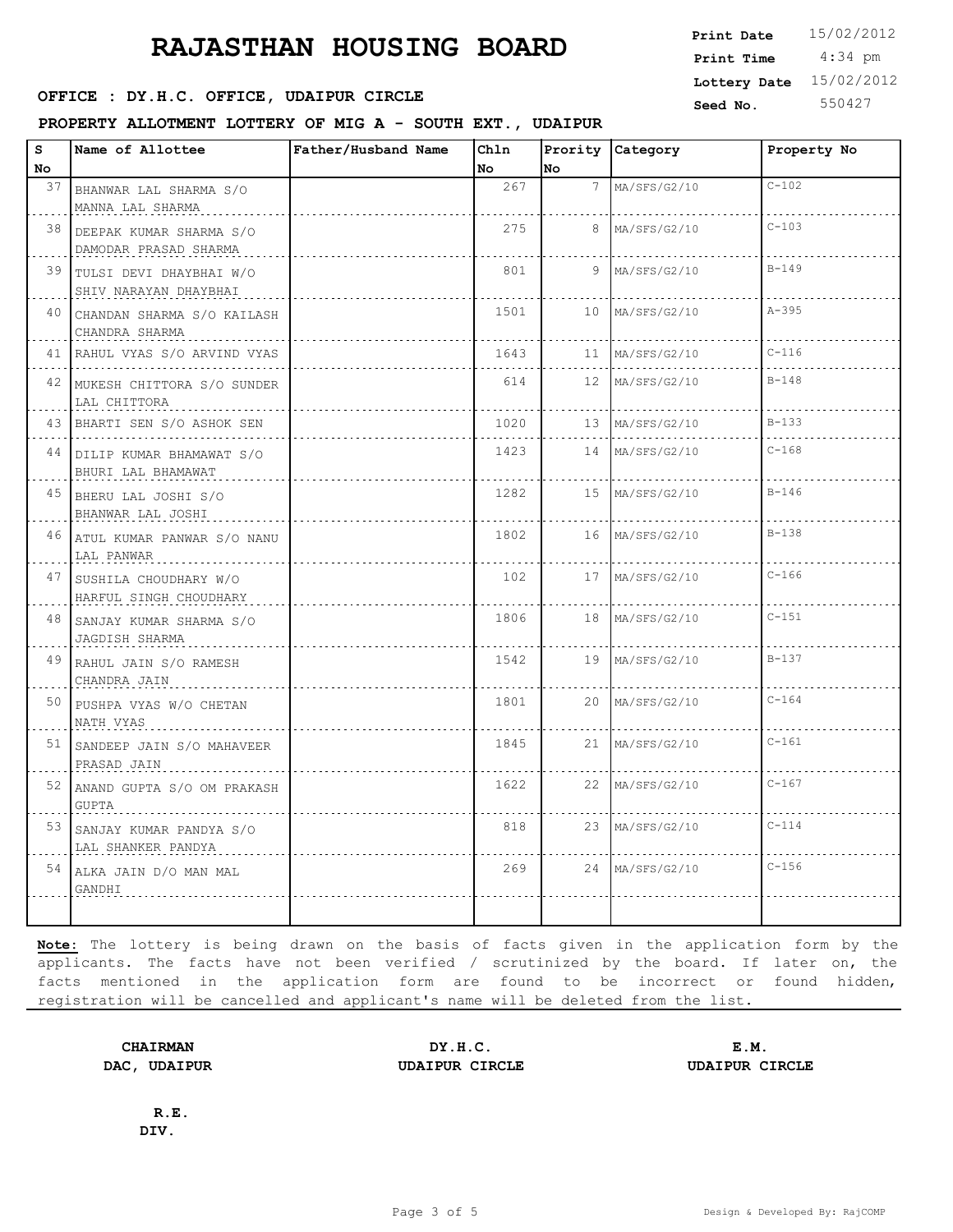## **SEED OFFICE : DY.H.C. OFFICE, UDAIPUR CIRCLE** Seed No. 550427

**PROPERTY ALLOTMENT LOTTERY OF MIG A - SOUTH EXT., UDAIPUR**

 4:34 pm **Print Date**  $15/02/2012$ **Print Time Lottery Date** 15/02/2012

| s  | Name of Allottee                              | Father/Husband Name | Ch1n |    | Prority Category | Property No |
|----|-----------------------------------------------|---------------------|------|----|------------------|-------------|
| No |                                               |                     | No   | No |                  |             |
|    | 55 LALIT JAIN S/O SHANTI LAL                  |                     | 1273 |    | 25 MA/SFS/G2/10  | $A - 393$   |
|    | JAIN                                          |                     |      |    |                  |             |
| 56 | BHANWAR LAL KURDIA S/O                        |                     | 1751 |    | 26 MA/SFS/G2/10  | $B - 141$   |
|    | KALU LAL KURDIA                               |                     |      |    |                  |             |
| 57 | BAJRANG SINGH RANAWAT S/O<br>BRIJ MOHAN SINGH |                     | 1286 |    | $1$ MA/SFS/G2/10 | $B - 135$   |
|    | 58 RAJESH PATEL S/O DALJI<br>BHAI PATEL       |                     | 1038 |    | 2 MA/SFS/G2/10   | $C - 165$   |
|    | 59 PUSHPA DEVI KOTIA W/O<br>INDER LAL KOTIA   |                     | 1342 |    | $1$ MA/SFS/G4/10 | $C - 159$   |
| 60 | SHWETA TANWAR D/O BHERU<br>LAL TANWAR         |                     | 1416 |    | $2$ MA/SFS/G4/10 | $C - 163$   |
|    | 61 RAMESH MORYA S/O NATHU LAL<br>MORYA        |                     | 872  |    | 3 MA/SFS/G4/10   | $C - 109$   |
| 62 | JAGDISH KUMAR VASITA S/O<br>BHANWAR JI VASITA |                     | 581  |    | 4 MA/SFS/G4/10   | $A - 405$   |
|    | 63 BHAGWAN LAL KHATIK S/O<br>BHERU LAL KHATIK |                     | 1381 |    | $5$ MA/SFS/G4/10 | $A - 402$   |
|    | 64 LALARAM SALVI S/O CHIMAN<br>LAL SALVI      |                     | 1077 |    | $6$ MA/SFS/G4/10 | $A - 408$   |
| 65 | BHAGWAN LAL MEENA S/O<br>LIMBA JI             |                     | 1717 |    | $1$ MA/SFS/G5/10 | $B - 140$   |
| 66 | PUSHPA PARMAR W/O RAMESH<br>CHANDRA MEENA     |                     | 1057 |    | 2 MA/SFS/G5/10   | $B - 147$   |
| 67 | PRAKASH CHANDRA MEENA S/O<br>KHATRA JI        |                     | 1056 |    | 4 MA/SFS/G5/10   | $C - 115$   |
| 68 | KAMLESH AHARI S/O SURAJ<br>MAL KHARADI        |                     | 669  |    | $5$ MA/SFS/G5/10 | $C - 107$   |
| 69 | OM PRAKASH KHATRI S/O MOTI<br>LAL             |                     | 1200 |    | $1$ MA/SFS/G8/10 | $A - 404$   |
| 70 | MUKESH KUMAR BHATT S/O<br>MOHAN LAL BHATT     |                     | 472  |    | $2$ MA/SFS/G8/10 | $A - 399$   |
|    | 71 SURENDER JAIN S/O RAM<br>CHAND JAIN        |                     | 1786 |    | $1$ MA/SFS/G9/10 | $B - 142$   |
| 72 | KAVITA KUMARI JAIN D/O<br>KESHRI MAL KOTHARI  |                     | 891  |    | 2 MA/SFS/G9/10   | $A-411 (A)$ |

**Note:** The lottery is being drawn on the basis of facts given in the application form by the applicants. The facts have not been verified / scrutinized by the board. If later on, the facts mentioned in the application form are found to be incorrect or found hidden, registration will be cancelled and applicant's name will be deleted from the list.

**CHAIRMAN DY.H.C. E.M. DAC, UDAIPUR UDAIPUR CIRCLE UDAIPUR CIRCLE**